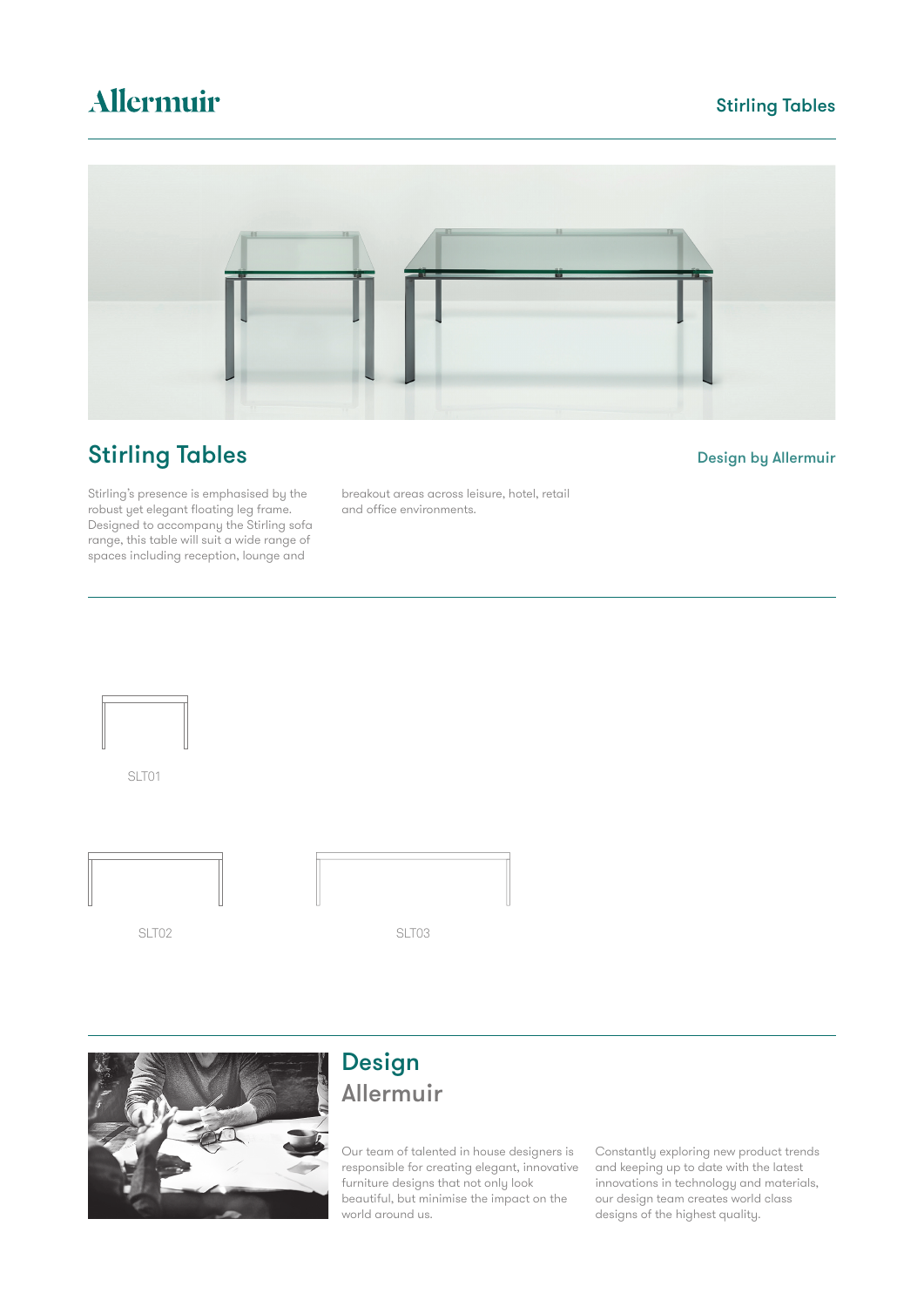# Allermuir

#### Standard Features

(\* - Selected models only) Toughened clear glass top with polished edges Flat Steel bar frame Plastic glides

### Dimensions



### Environmental Performance

Steel Steel

70.81%

28.56%

0.62%

#### Material Content

Components are constructed of the following

#### Recycled Content

Contains up to 35.5% of Recycled Material

**Recyclability** The range is 100% recyclable



Polypropylene

Glass